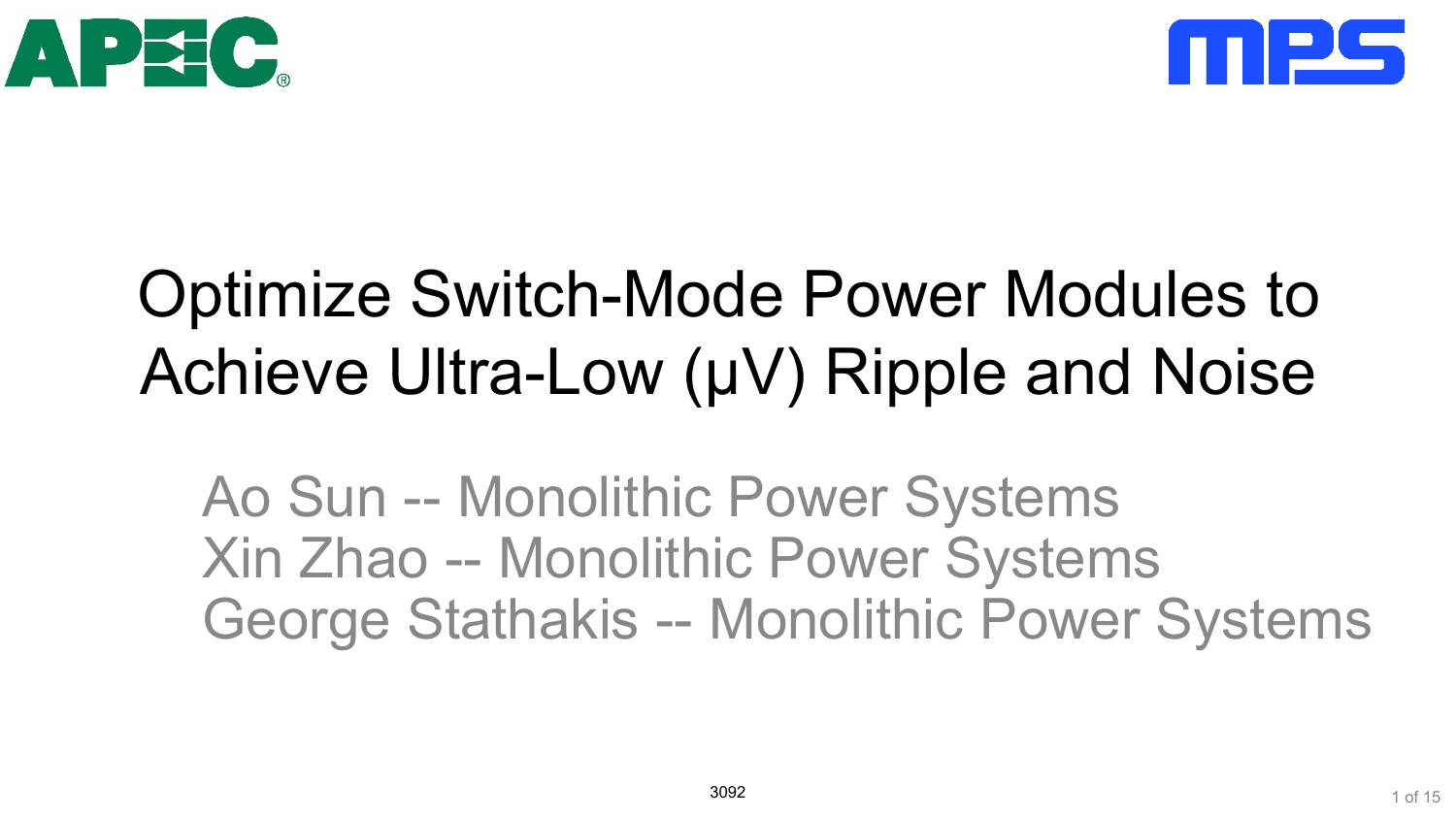## Background

- The growing bandwidth of wireless networks and data centers demand for **power regulators** with **high power density**, **fast load transient response**, and **high efficiency**.
- High-performance RF data converters, e.g. Xilinx Zynq UltraScale+ RFSoCs which provides a comprehensive RF signal chain, are necessary for wireless applications.
- The **performance of the RF data converters** is closely coupled with the **noise level** of their power supplies. LDO is widely selected due to its low noise.
- **Switching regulator has much higher efficiency than LDO**. This paper designs a passive output filter for switching regulator, which can meet the **low noise (uV)** requirement.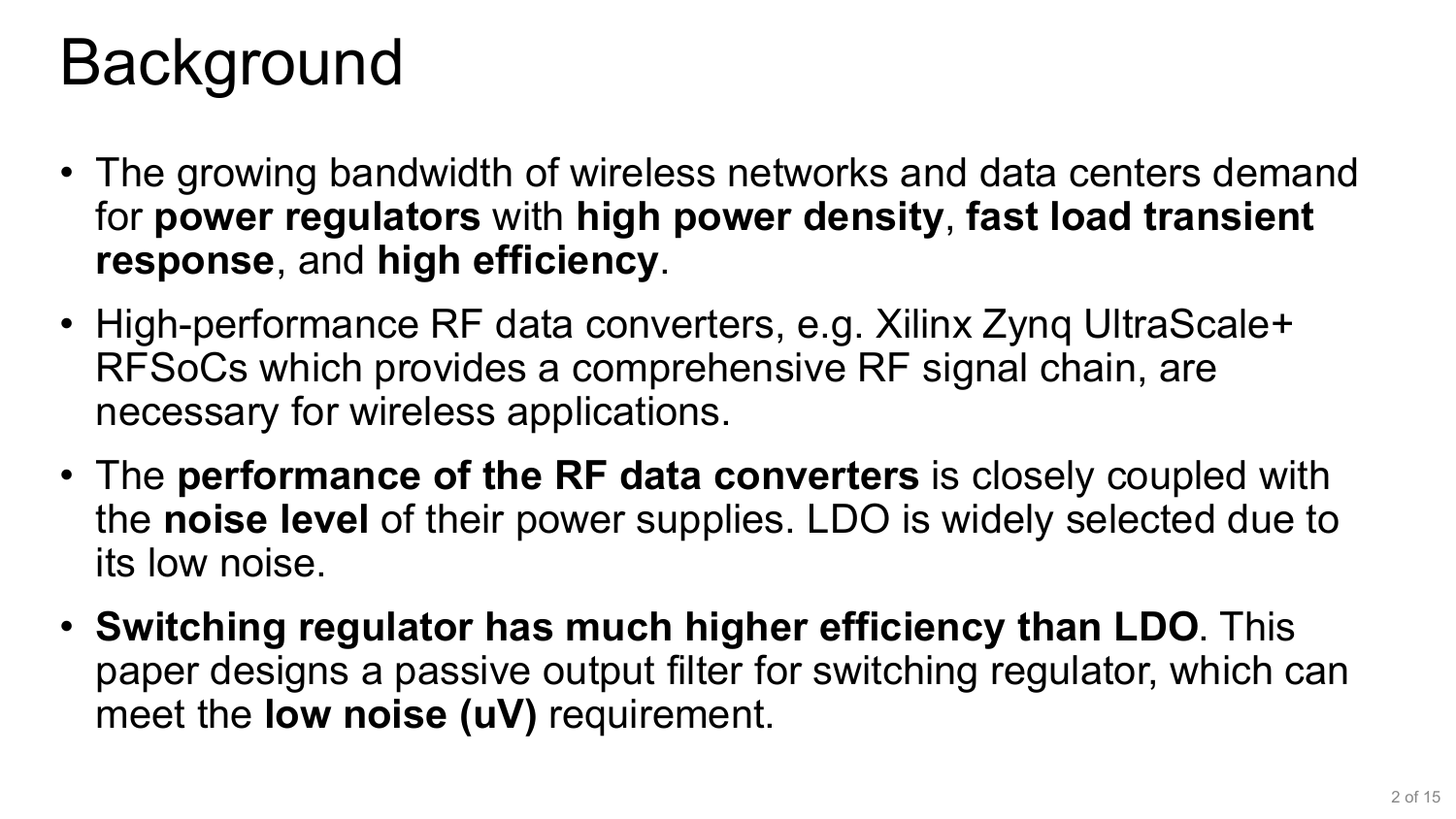### Output Voltage Ripple with Forced CCM Operation



Figure 1. Low Noise Filter Design

An **ultra-small** and ultra-low noise module. power MPM3833C, is used as a design example. It features forced CCM operation, which brings low ripple at light load.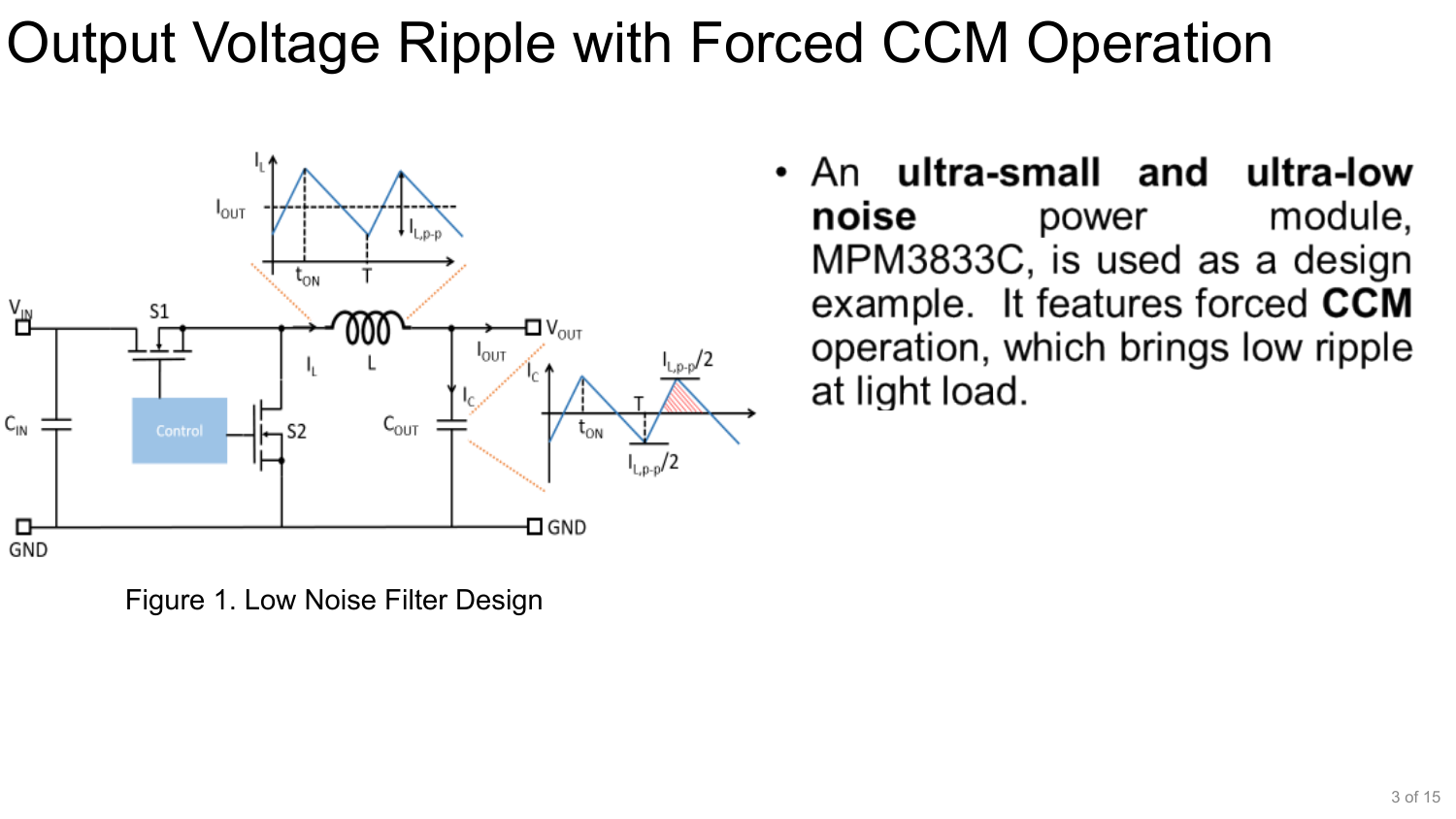## Why use second stage inductive filter?



- As more capacitors are placed on the output plane, the distance from the additional capacitor to the output pin of the power module increases.
- Consequently, more **parasitic inductance**  is involved in the output capacitor that is farther away from the power module.

Figure 2. Typical PCB Layout for the MPM3833C Power Module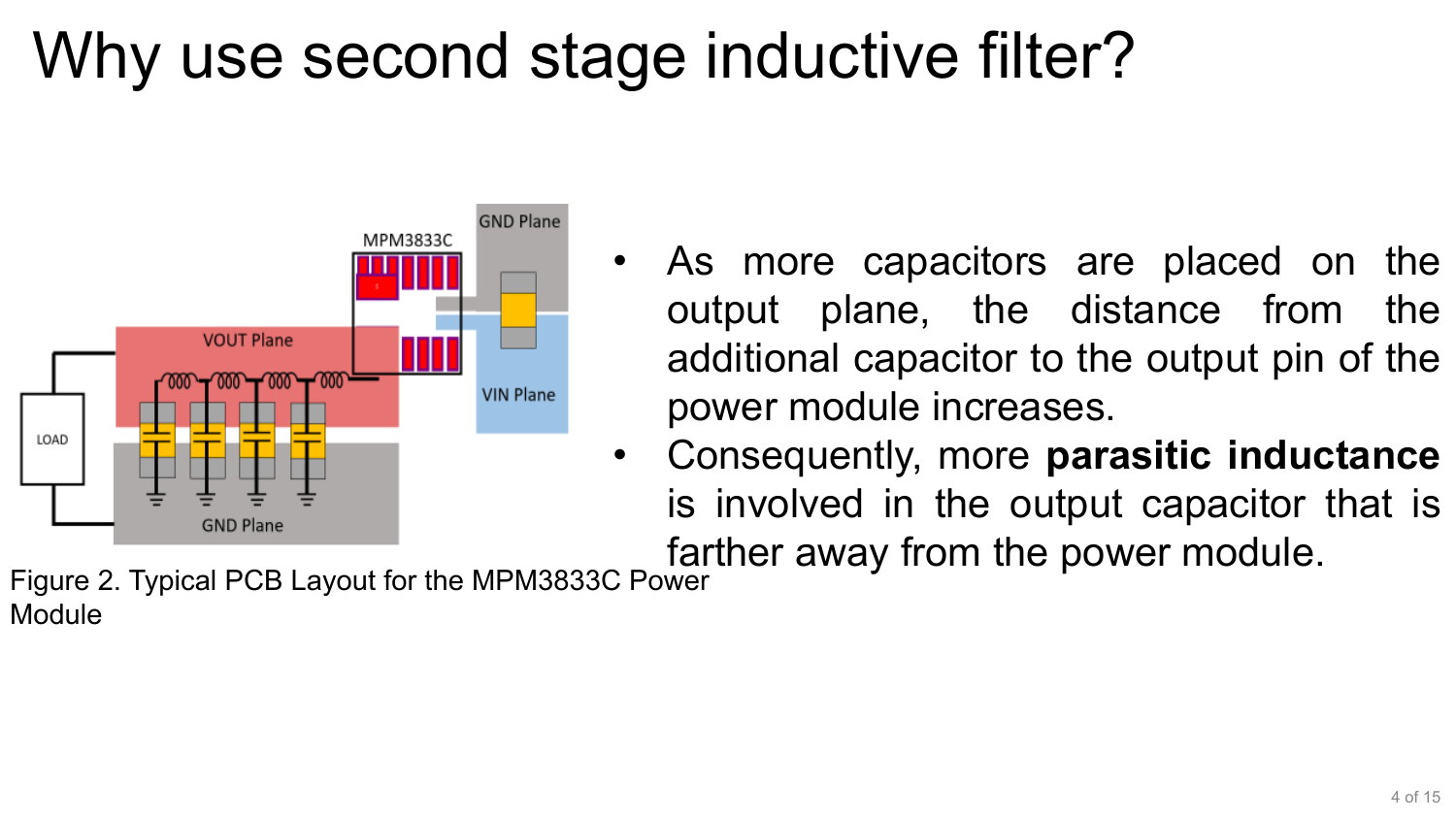## Why use second stage inductive filter?

Output voltage ripple with one 22uF output capacitor



• Additional output capacitor becomes less effective

4x22uF output capacitor 5x22uF output capacitor

 $\frac{1}{5}$ 

 $\frac{1}{2.5}$ 

 $12$ 

1.198

1.196

1 1 9 4

1.192

 $1.19<sub>0</sub>$ 

time/uSecs

V / LDO-k



Fig. 3 Output Voltage Ripple of the MPM3833C with (a) 22uF Output Capacitor (b) 4x22uF Output Capacitors and (c) 5x22uF Output Capacitors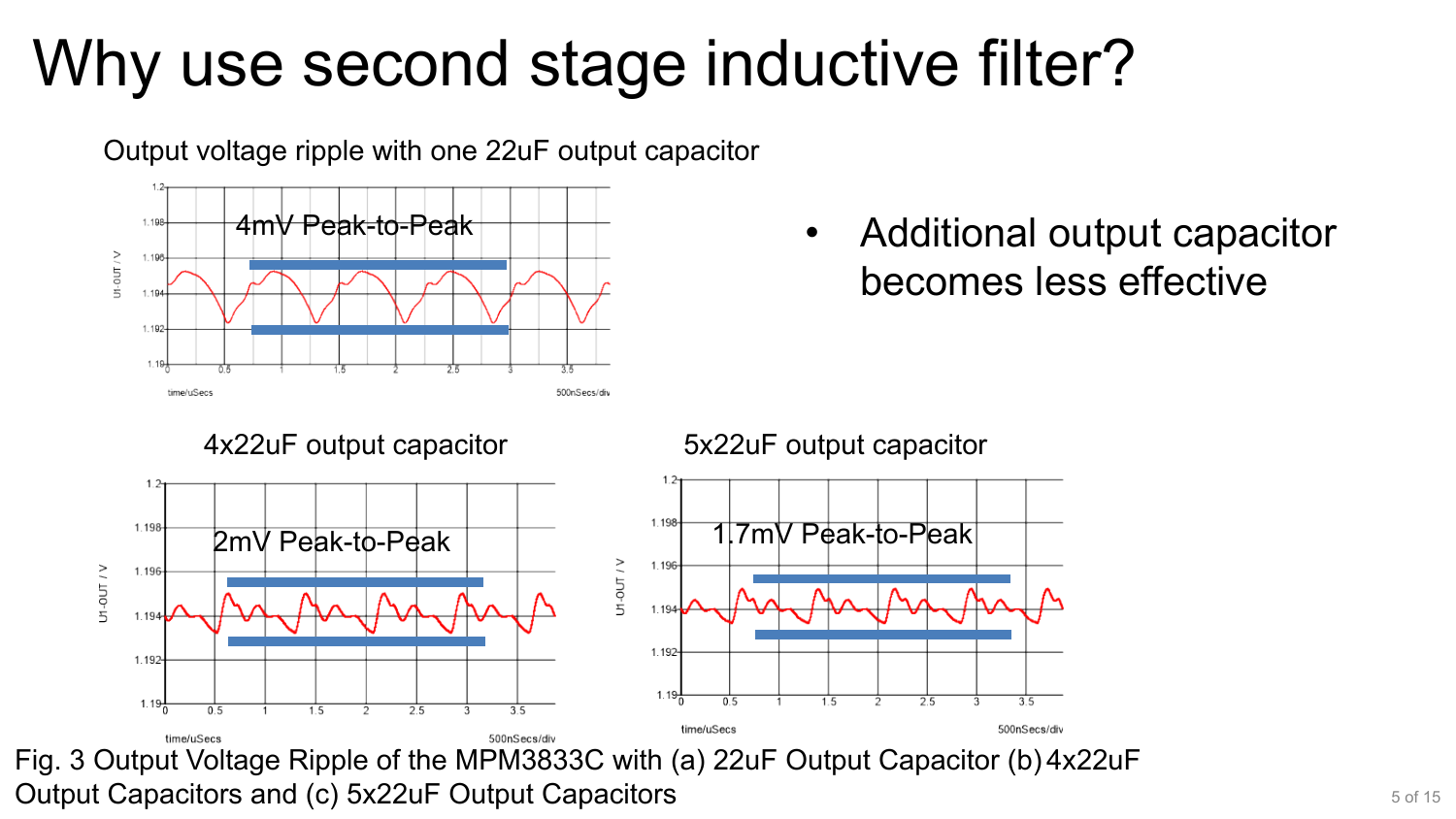### Design of the Second Stage Filter



[1] https://www.monolithicpower.com/cn/passive-filter-design-concept-of-buck-regulators-for-ultra-low-noise-applications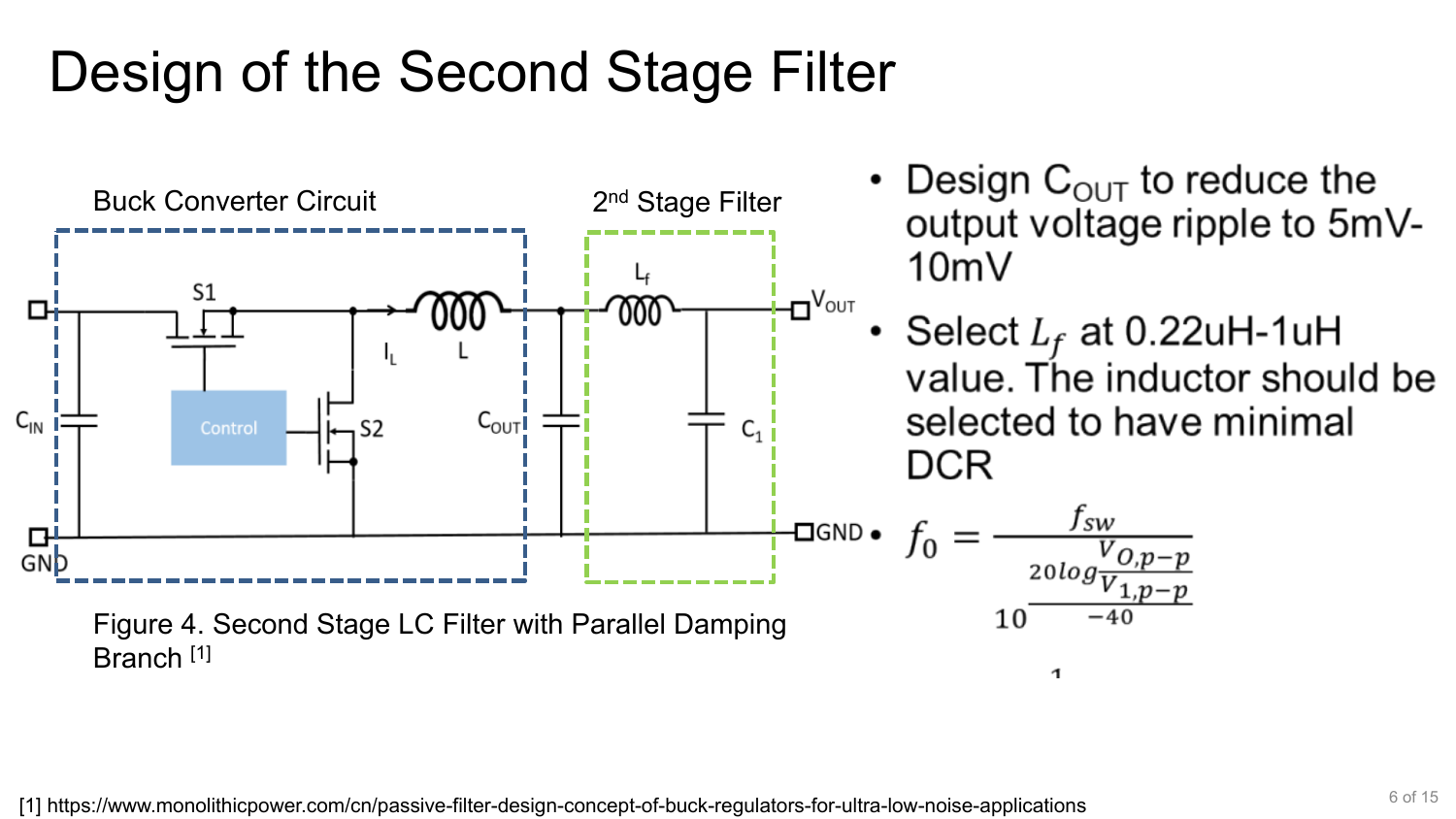### Damping of the LC filter



Figure 5. Second Stage LC Filter with Parallel Damping Branch

- At **load transient**, the resonance between the filtering inductor and bypassing capacitor may amplify the output ripple and create undesired ringing.
- To **avoid undesired ringing** at load transient, the second stage LC filter resonance must be properly **damped**.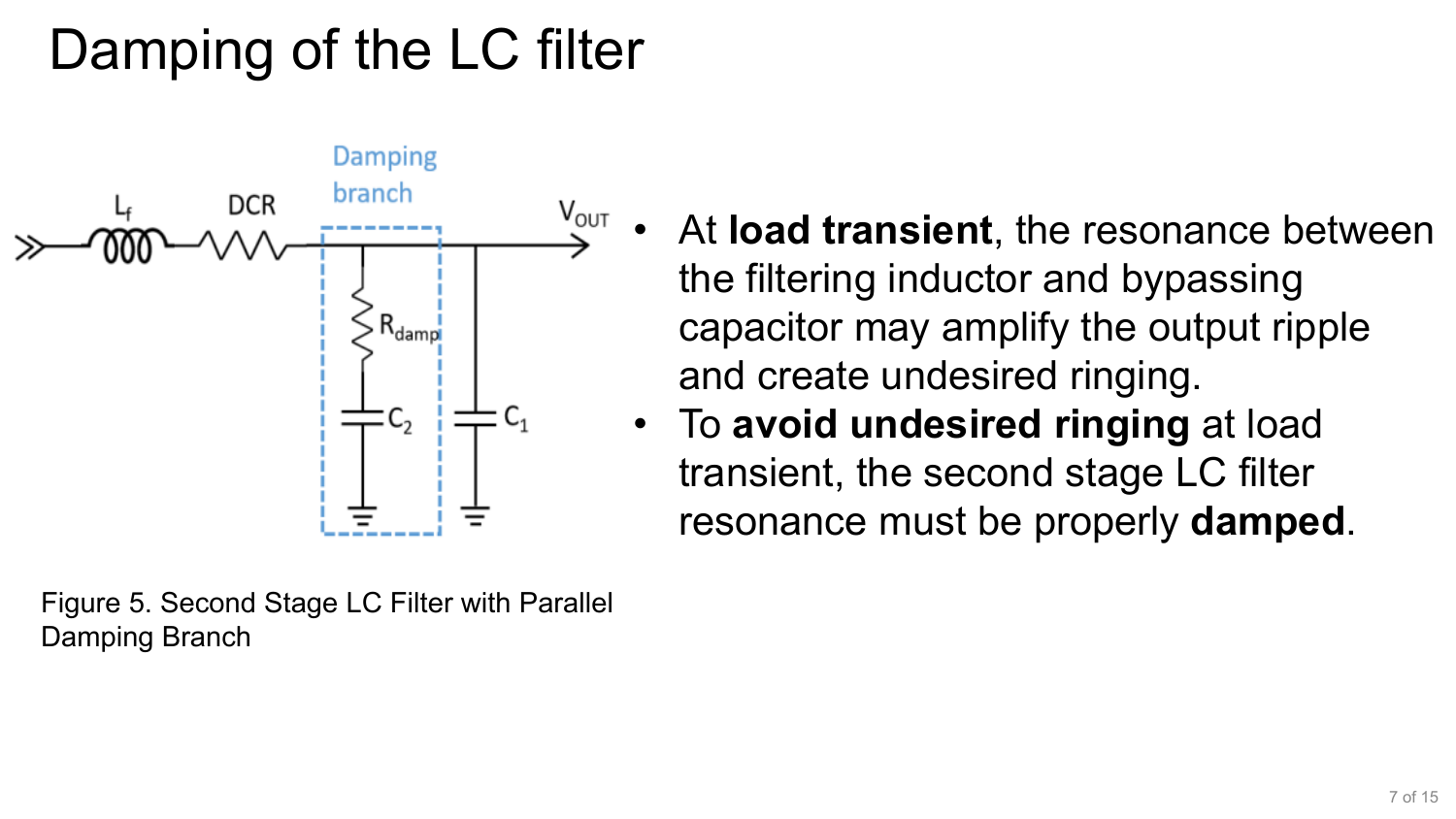### Damping of the LC filter



Figure 6. Step Response of (a) Underdamped LC Filter and (b) Overdamped LC filter

 $R_{Damp} > 2 \sqrt{\frac{L_f}{C_2}}$ • RDamp needs to satisfy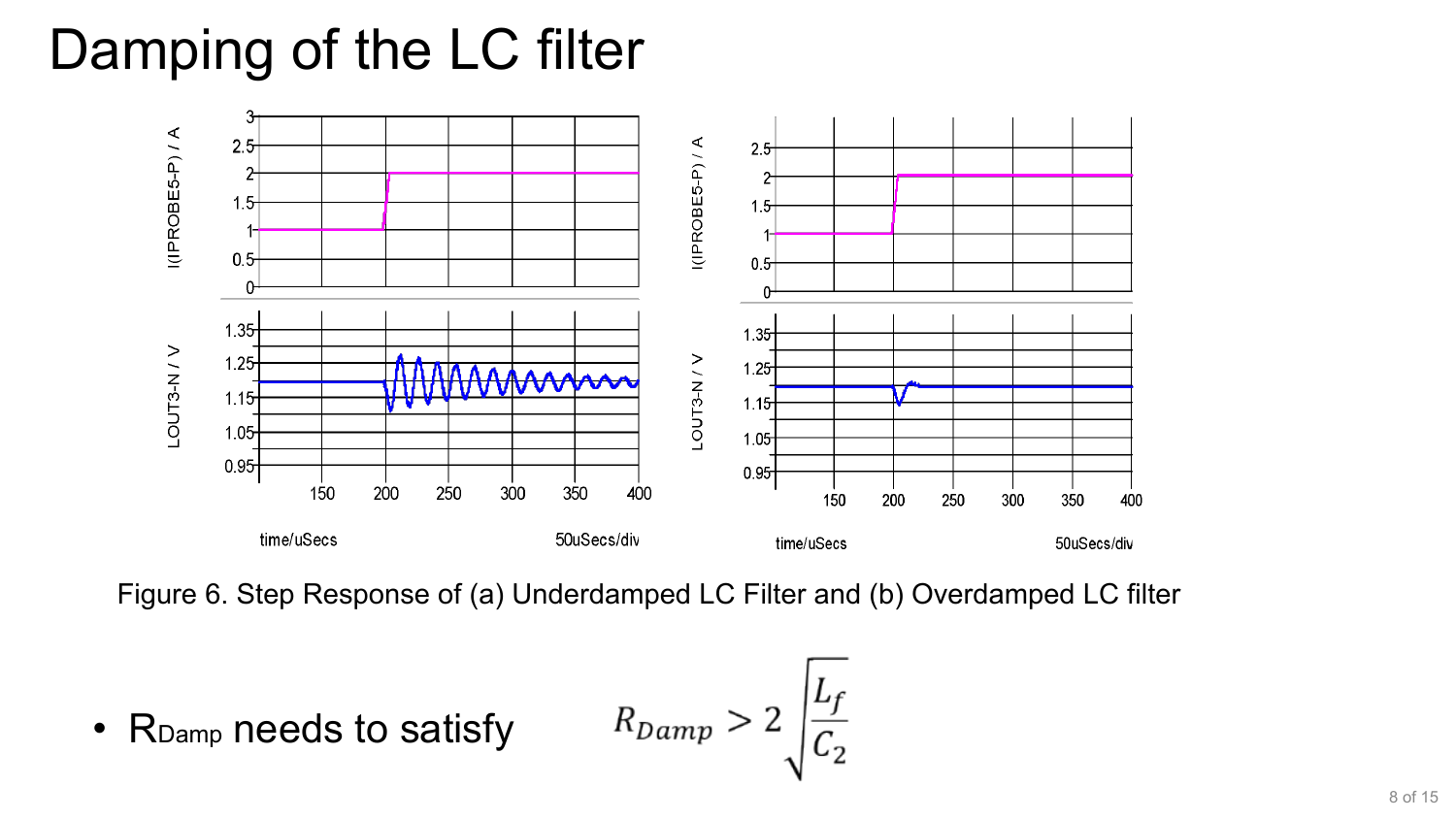### Design Specification for ADC rails

| <b>Rail Name</b> | <b>VIN</b> | <b>VOUT</b> | <b>IOUT</b> | <b>Target Ripple Magnitude</b> |
|------------------|------------|-------------|-------------|--------------------------------|
| ADC AVCC         | 5V         | 0.925V      | 2A          | 0.4 <sub>m</sub>               |
| DAC AVCC         | 5V         | 0.925V      | 3.5V        | 0.4 <sub>m</sub>               |
| ADC AVCCAUX      | 5V         | 1.8V        | 2A          | 5.5mV                          |
| DAC AVCCAUX      | 5V         | 1.8V        | 2A          | 1mV                            |
| ADC AVTT         | 5V         | 2.5V/3V     | 2A          | 5mV                            |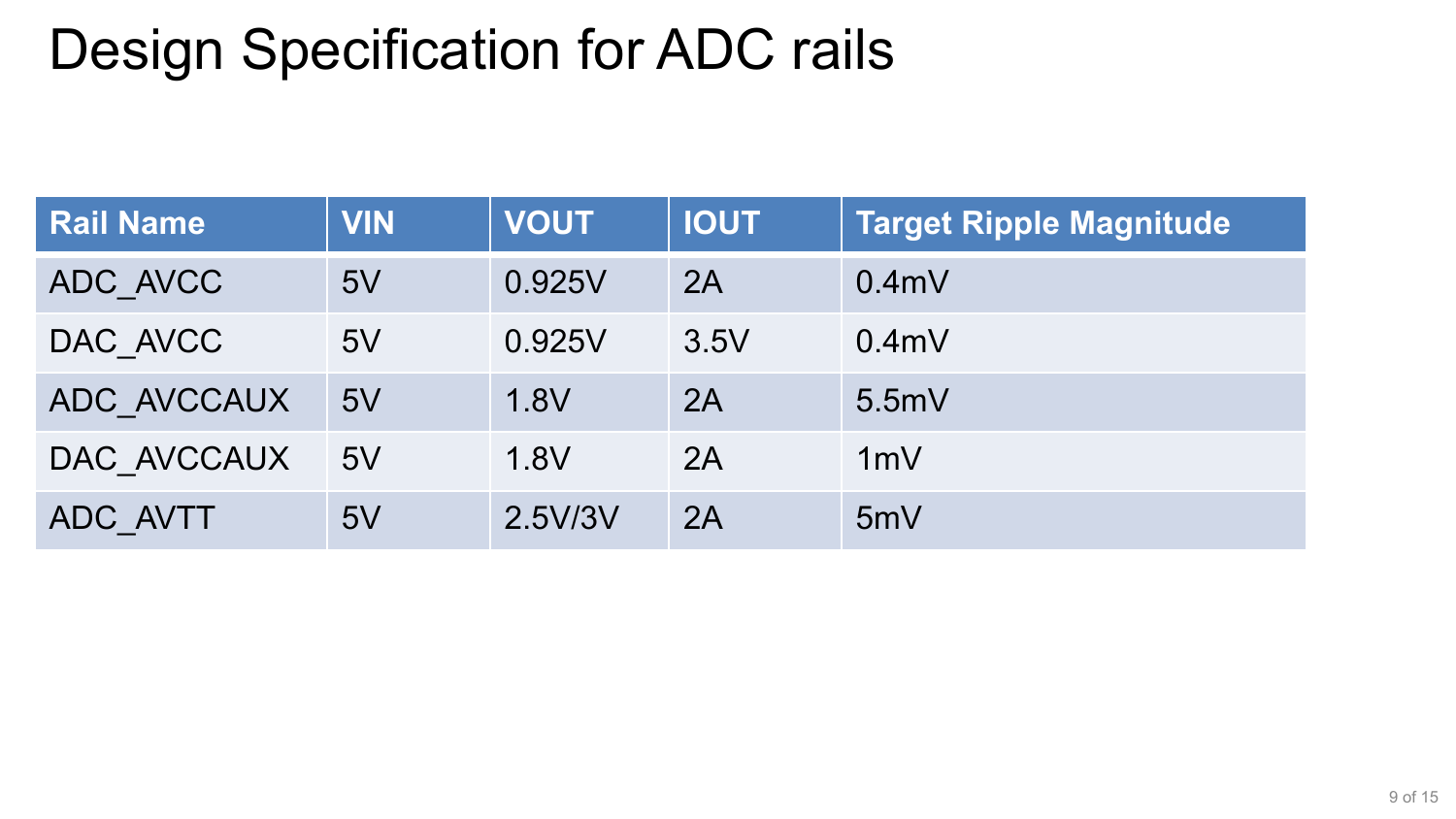### Traditional Solution – LDO Approach

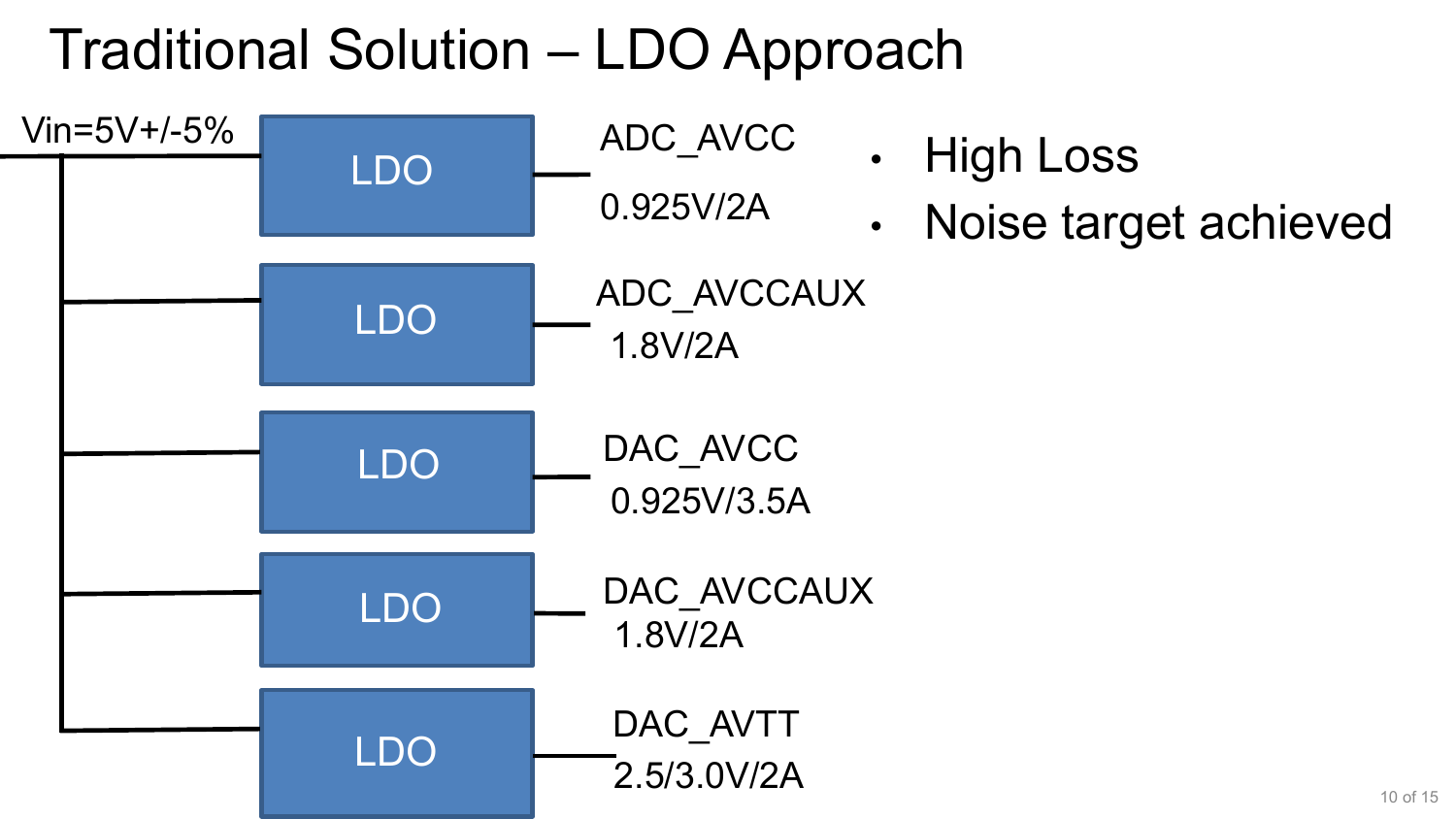#### Switch Mode Power Module + Passive Filter Solution

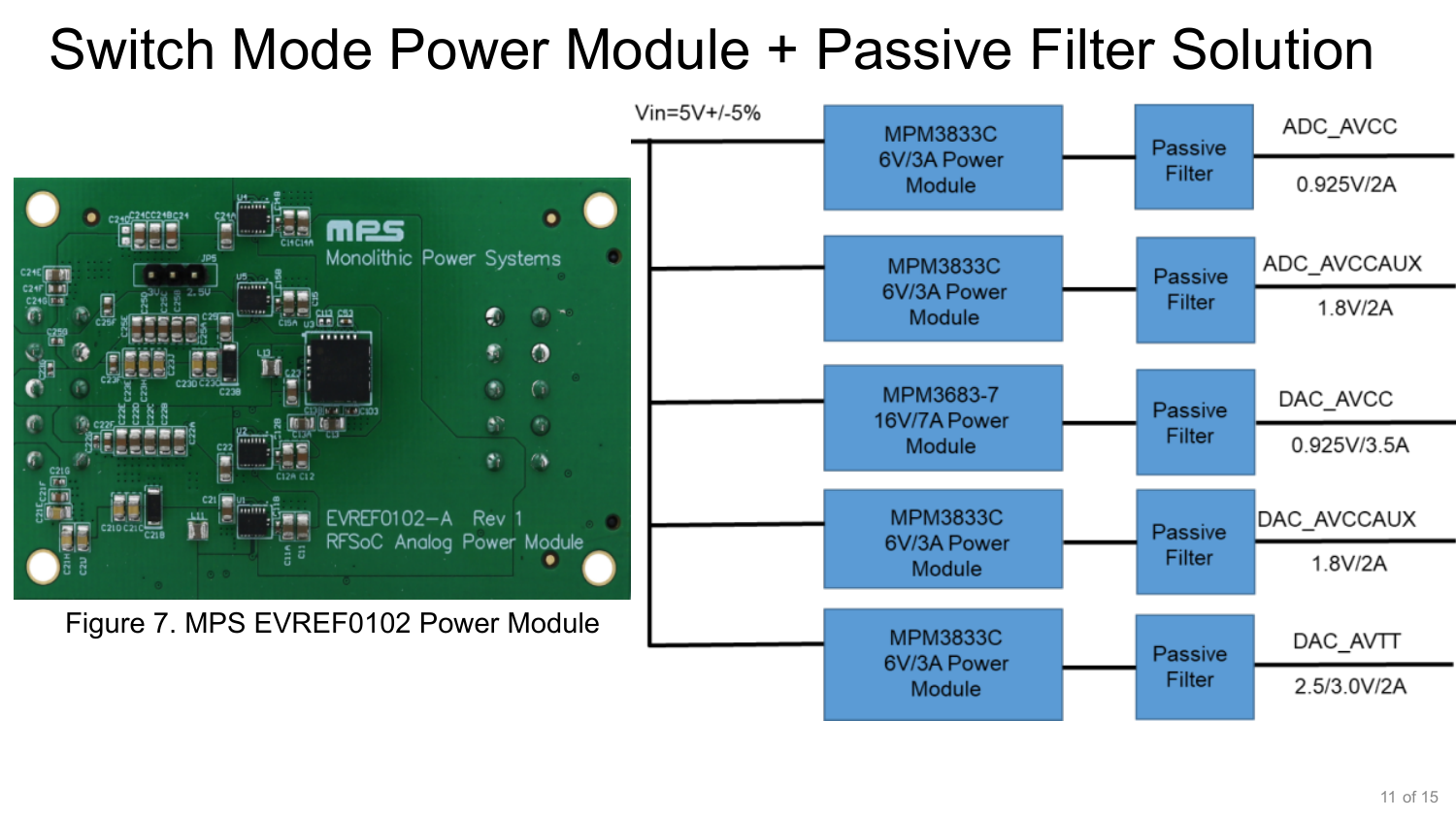#### Same Noise Performance as LDO Solution



#### Same noise performance



Figure 9. MPM3833C Efficiency VS. Output Current

#### 4X more efficient than LDO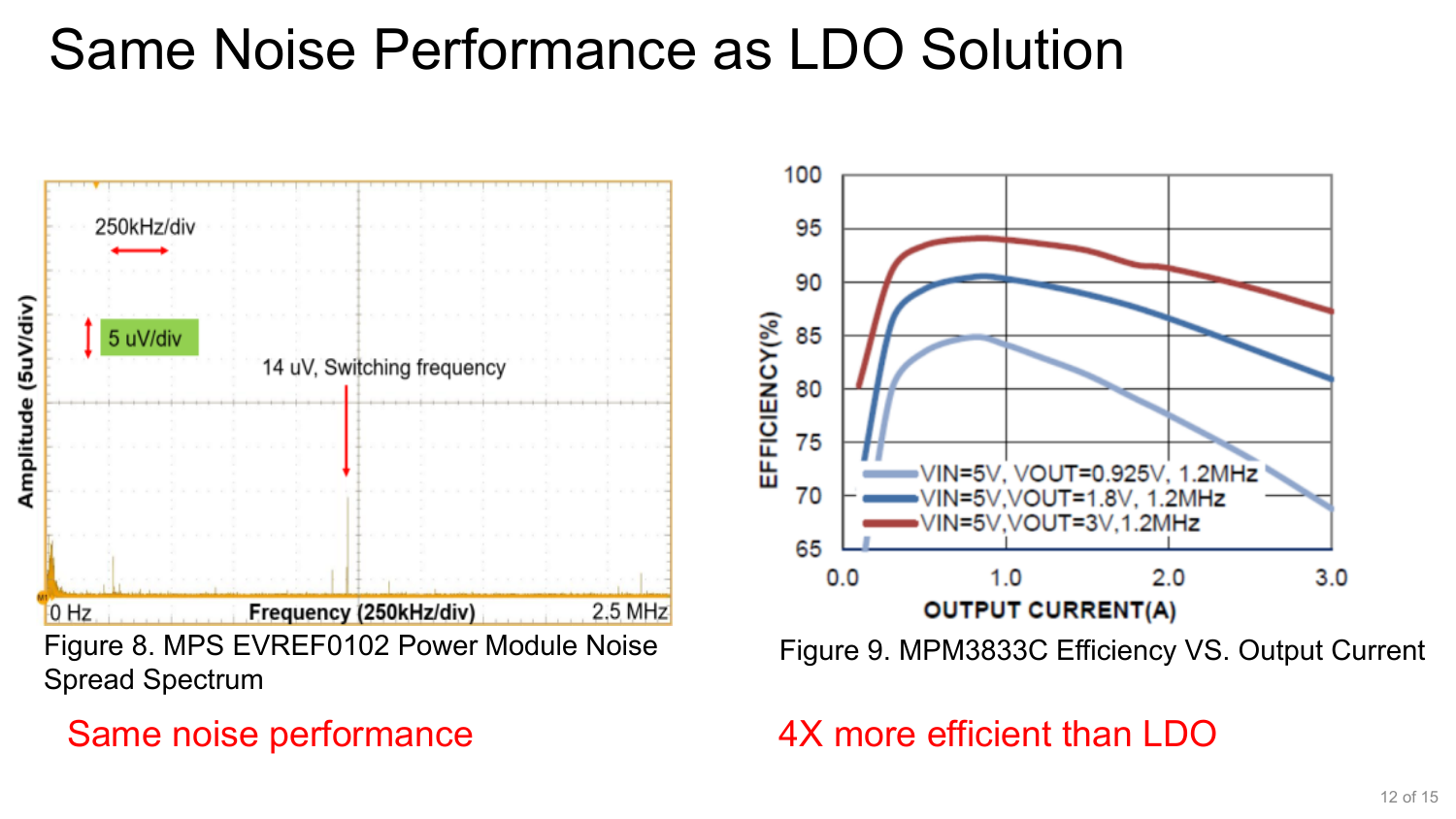

#### STEP 1.

Calculate Output voltage ripple with 22uF output capacitor  $C_{out}$ 

$$
\Delta V_{C,p-p} = \frac{I_{L,p-p}}{8f_{SW}C_{OUT}} = 3.2 mV
$$

#### STEP 2.

Calculate the resonant frequency of second stage filter which can reduce  $V_{out}$  ripple to target magnitude

$$
f_0 = \frac{f_{sw}}{\frac{20log\frac{V_{O,p-p}}{V_{1,p-p}}}{10}} = \frac{1.15MHz}{\frac{20log\frac{3.2mV}{20uV}}{10^{-40}}} = 91kHz
$$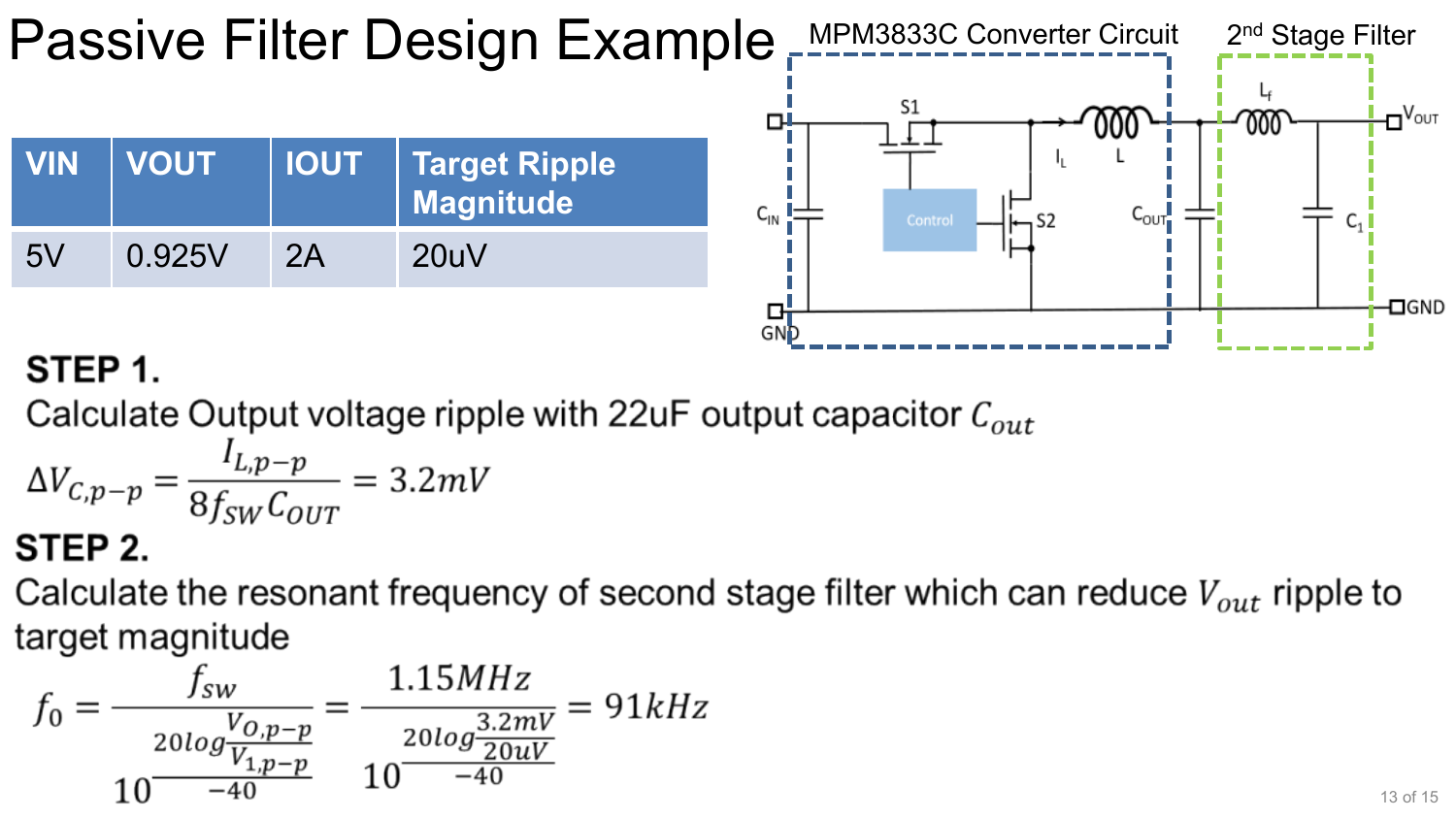

#### STEP 3.

Select  $L_f = 0.24uH$ . The minimum second stage filter capacitance can be calculated. The significant de-rating of ceramic capacitor at DC bias should be noted.  $C_1 = \frac{1}{4\pi^2 f_0^2 L_f}$  ÷ (0.8) = 16.25*uF* 

#### **STEP 4.**

In this use case, more output capacitors are used to achieve better load transient performance. The required damping resistance can be calculated

$$
C_1 = 100 \text{ }F + 47 \text{ }F \times 5 \times 0.8 = 288 \text{ }F
$$
  $R_{pamp} > 2 \sqrt{\frac{L_f}{C_2}} = 58 \text{ }m\text{ }0 \text{ }hm$